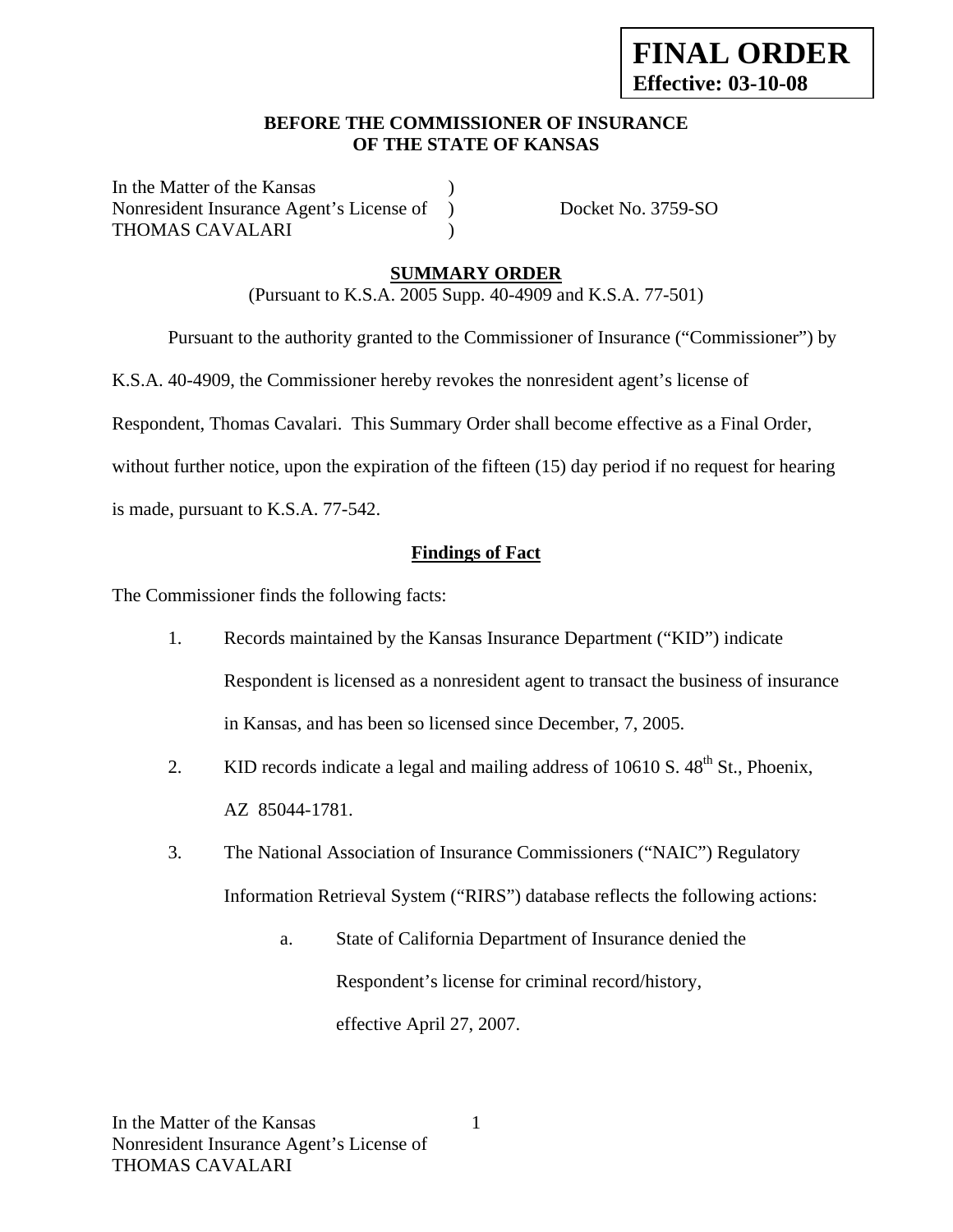- b. State of Indiana Department of Insurance issued a monetary penalty against the Respondent for license denial effective January 30, 2007.
- c. State of Maryland Department of Insurance revoked the Respondent's license and ordered Respondent to cease and desist from all insurance activity and ordered Respondent to pay a monetary penalty for falsified application on criminal history effective September 24, 2007.
- d. State of Virginia Department of Insurance revoked Respondent's license for failure to make required disclosure on license application; other state's action, effective July 30, 2007.
- 4. To date, Respondent has failed to notify KID of the actions taken by the above mentioned State Departments of Insurance.
- 5. On January 8, 2008, a letter was sent to Respondent requesting information regarding the administrative actions taken by the States of California, Indiana, Maryland and Virginia.
- 6. To date, Respondent has failed to respond to the letter sent by KID.

## **Applicable Law**

- 7. K.S.A. 40-4909 states, in pertinent part:
	- (a) The commissioner may deny, suspend, revoke, or refuse renewal of any license issued under this act if the commissioner finds that the applicant or license holder has:
		- (2) Violated

2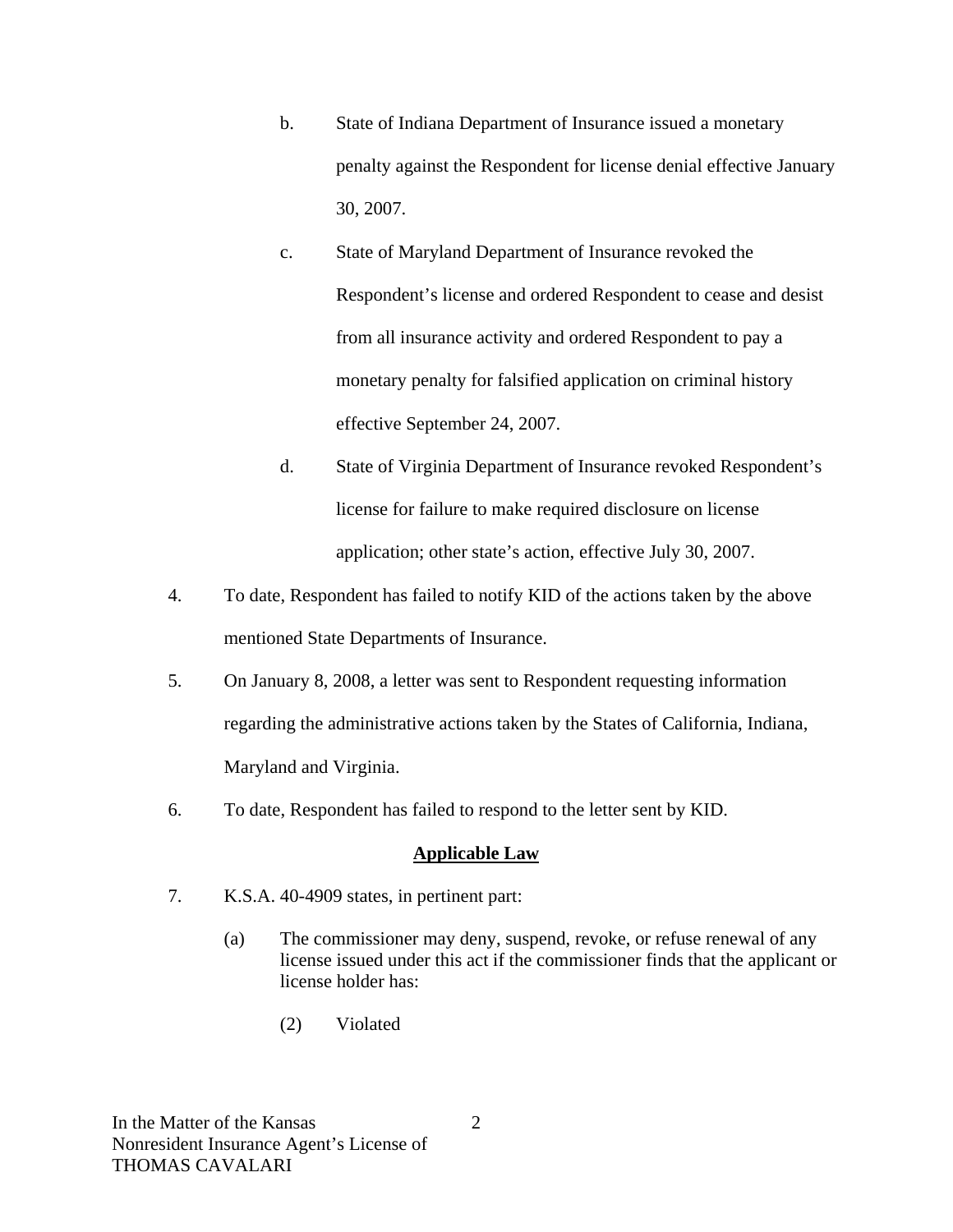- (A) Any provision of chapter 40 of the Kansas Statutes Annotated, and amendments thereto, or any rule and regulation promulgated thereunder;
- (C) any insurance law or regulation of another state;
- (9) Had an insurance agent license, or its equivalent, denied, suspended or revoked in any other state, district or territory.
- (b) In addition, the commissioner may suspend, revoke or refuse renewal of any license issued under this act if the commissioner finds that the interests of the insurer or the insurable interests of the public are not properly served under such license.
- 8. KA.R. 40-7-9 states, in pertinent part: Each person licensed in this state as an insurance agent shall report the following to the commissioner of insurance within 30 days of occurrence:
	- (a) Each disciplinary action on the agent's license or licenses by the insurance regulatory agency of any other state or territory of the United States.

## **Conclusions of Law**

- 9. The Commissioner has jurisdiction over Respondent as well as the subject matter of this proceeding, and such proceeding is held in the public interest.
- 10. The Commissioner finds that Respondent's Kansas license may be revoked because Respondent violated an insurance law or regulation in another state pursuant to K.S.A.  $40-4909(a)(2)(C)$ .
- 11. The Commissioner finds that Respondent's Kansas license may be revoked because Respondent's Maryland and Virginia license's were revoked; his license application in California was denied and he was subject to a monetary penalty in the State of Indiana, pursuant to K.S.A.  $40-4909(a)(9)$ .
- 12. The Commissioner finds that Respondent violated K.S.A. 2006 Supp. 40-  $4909(a)(2)(A)$  and K.A.R. 40-7-9 by failing to notify the Kansas Insurance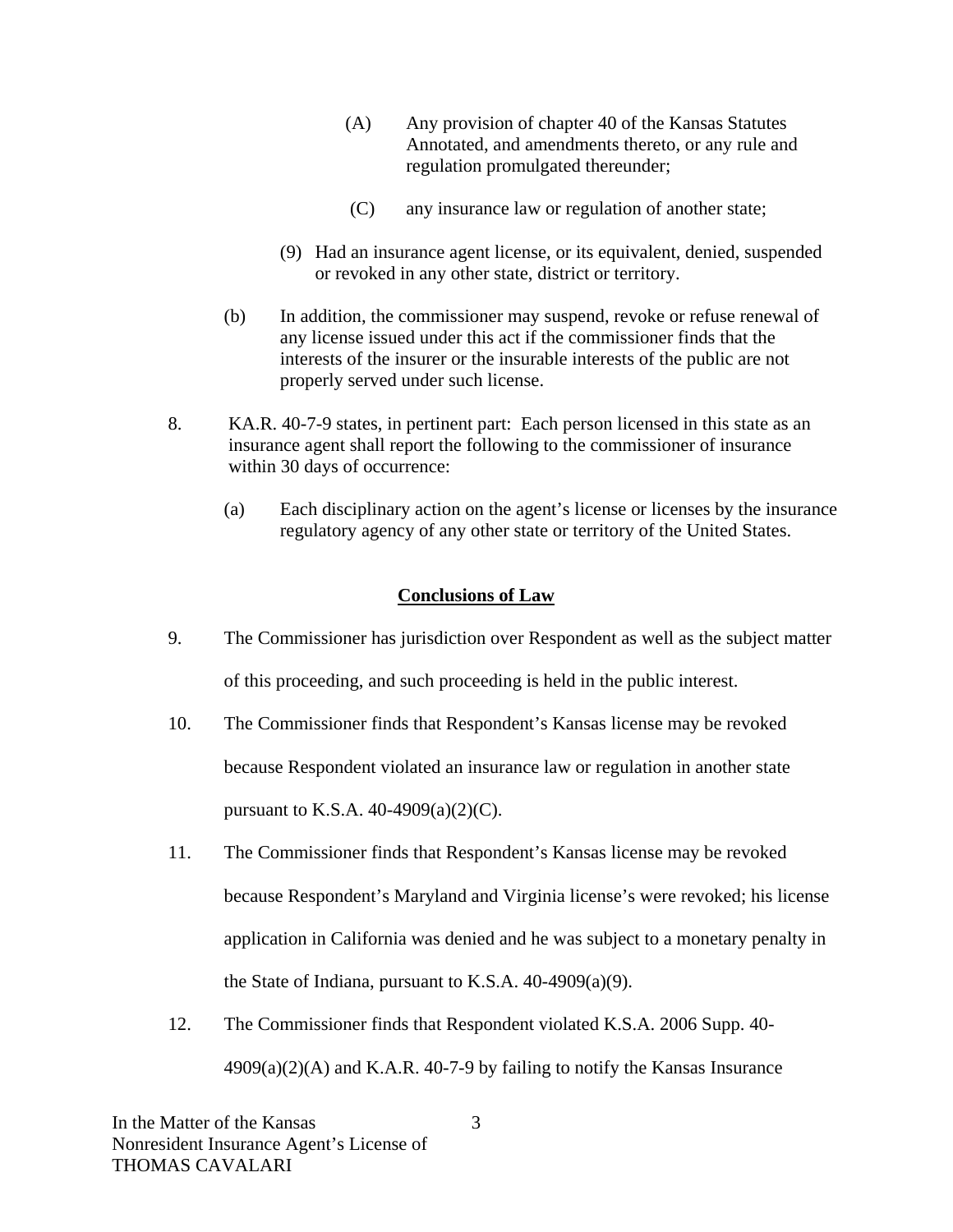Department of the disciplinary action taken by the State of California Department of Insurance on April 27, 2007; the State of Indiana Department of Insurance on January 30, 2007; the State of Maryland Department of Insurance on September 24, 2007; and the State of Virginia Department of Insurance on July 30, 2007.

- 13. The Commissioner finds, pursuant to K.S.A. 40-4909(b), that the insurable interests of the public are not properly served under Respondent's license.
- 14. Accordingly, the Commissioner concludes sufficient grounds exist for the revocation of the insurance agent's license of Thomas Cavalari pursuant to K.S.A. 40-4909(a) and (b).

#### **IT IS THEREFORE ORDERED BY THE COMMISSIONER OF INSURANCE THAT:**

1. The Kansas Nonresident Insurance Agent's License of THOMAS CAVALARI is hereby **REVOKED** effective the effective date of this Order.

2. **IT IS FURTHER ORDERED** that THOMAS CAVALARI shall **CEASE** and **DESIST** from the sale, solicitation or negotiation of insurance and/or receiving compensation deriving from the sale, solicitation or negotiation of insurance conducted after the effective date of this Order.

#### **NOTICE AND OPPORTUNITY FOR HEARING**

Thomas Cavalari, within fifteen (15) days of service of this Summary Order, may file with the Kansas Insurance Department a written request for hearing on this Summary Order, as provided by K.S.A. 77-542. In the event a hearing is requested, such request should be directed to:

> John W. Campbell, General Counsel Kansas Insurance Department 420 S.W.  $9<sup>th</sup>$  Street Topeka, Kansas 66612

In the Matter of the Kansas Nonresident Insurance Agent's License of THOMAS CAVALARI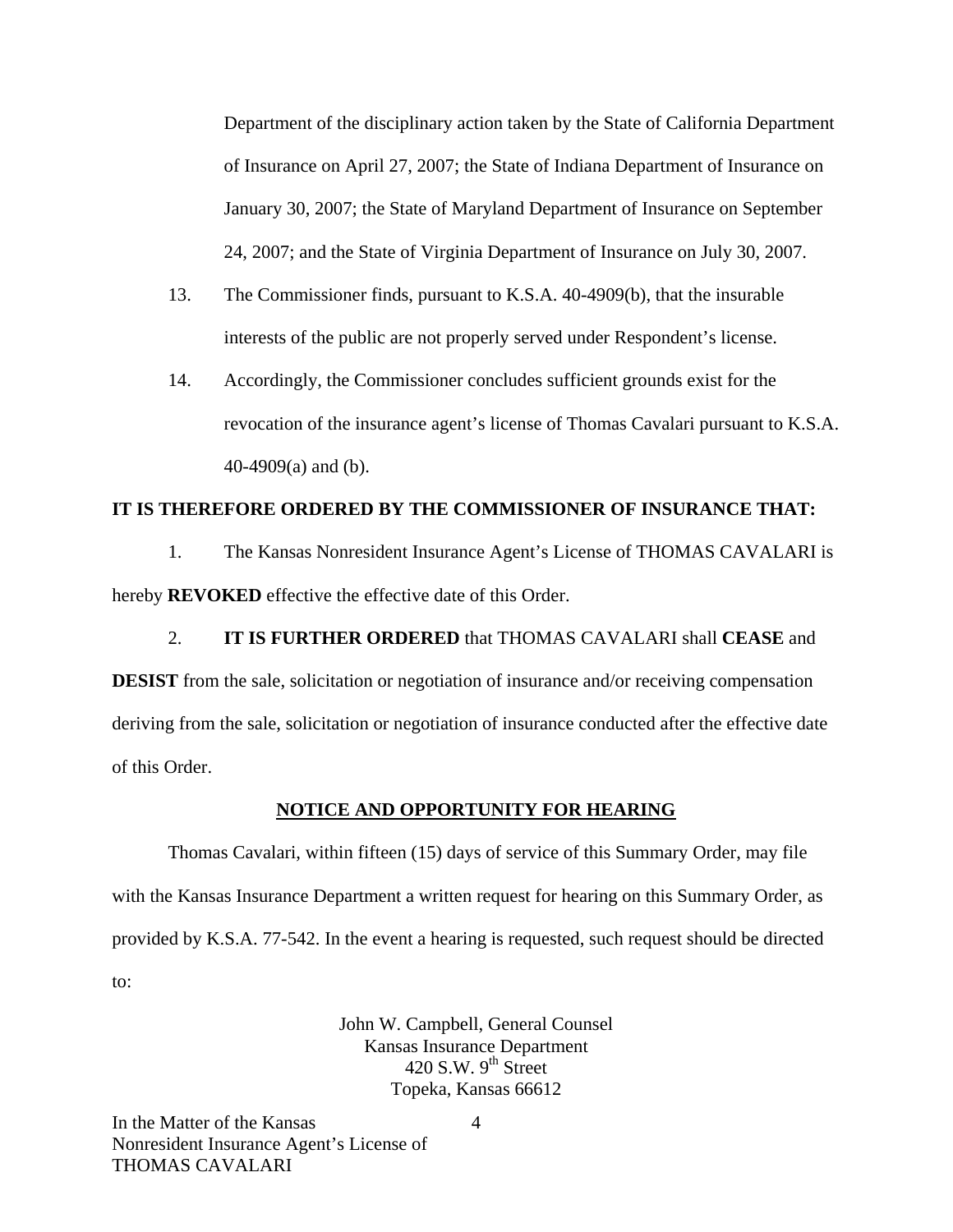Any costs incurred as a result of conducting any administrative hearing shall be assessed against the agent/agency who is the subject of the hearing as provided by K.S.A. 40-4909(f). Costs shall include witness fees, mileage allowances, any costs associated with reproduction of documents which become part of the hearing record, and the expense of making a record of the hearing.

If a hearing is not requested, this Summary Order shall become effective as a Final Order, without further notice, upon the expiration of the fifteen (15) day period for requesting a hearing. The Final Order will constitute final agency action in the matter.

In the event the Petitioner files a petition for judicial review, the agency officer designated pursuant to K.S.A. 77-613(e) to receive service of a petition for judicial review on behalf of the Kansas Insurance Department is:

> John W. Campbell, General Counsel Kansas Insurance Department 420 S.W.  $9^{th}$  St. Topeka, Kansas 66612

# **IT IS SO ORDERED THIS \_13th\_ DAY OF FEBRUARY, 2008, IN THE CITY OF TOPEKA, COUNTY OF SHAWNEE, STATE OF KANSAS.**



|                                                       | /s/ Sandy Praeger                |
|-------------------------------------------------------|----------------------------------|
| $\sqrt{F}R$<br><b>DEPARTMENT</b><br><b>COEATED BY</b> | <b>Sandy Praeger</b>             |
|                                                       | <b>Commissioner of Insurance</b> |

 $\angle$ s/ John Campbell John Campbell General Counsel

In the Matter of the Kansas Nonresident Insurance Agent's License of THOMAS CAVALARI

5